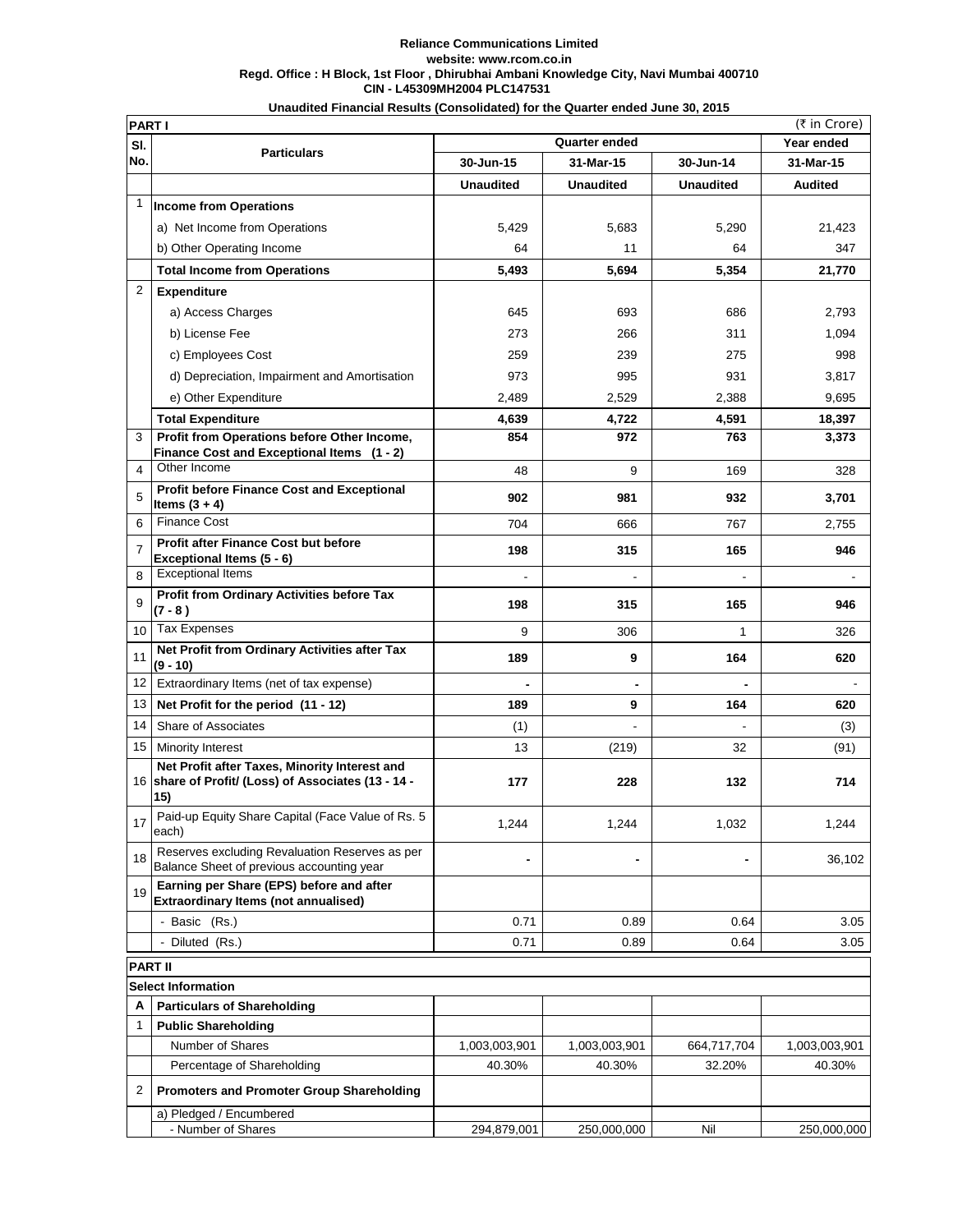|  | <b>Particulars</b>                                                                           | <b>Quarter ended</b> |               |               | Year ended    |
|--|----------------------------------------------------------------------------------------------|----------------------|---------------|---------------|---------------|
|  |                                                                                              | 30-Jun-15            | 31-Mar-15     | 30-Jun-14     | 31-Mar-15     |
|  | - Percentage of Shares (as a % of the total<br>shareholding of promoters and Promoter Group) | 19.84%               | 16.82%        | N.A.          | 16.82%        |
|  | - Percentage of Shares (as a % of the total<br>share capital of the Company)                 | 11.85%               | 10.04%        | N.A.          | 10.04%        |
|  | b) Non-encumbered                                                                            |                      |               |               |               |
|  | - Number of Shares                                                                           | 1,191,096,843        | 1.235.975.844 | 1,399,309,177 | 1,235,975,844 |
|  | - Percentage of Shares (as a % of the total<br>shareholding of promoters and Promoter Group) | 80.16%               | 83.18%        | 100.00%       | 83.18%        |
|  | - Percentage of Shares (as a % of the total<br>share capital of the Company)                 | 47.85%               | 49.66%        | 67.80%        | 49.66%        |

| в. | <b>Investor Complaints</b>                     |                         |  |  |
|----|------------------------------------------------|-------------------------|--|--|
|    | <b>Particulars</b>                             | Quarter ended 30-Jun-15 |  |  |
|    | Pending at the beginning of the quarter        | Nil                     |  |  |
|    | Received during the quarter                    |                         |  |  |
|    | Disposed of during the quarter                 |                         |  |  |
|    | Remaining unresolved at the end of the quarter | Nil                     |  |  |

**Segment wise Revenue, Results and Capital Employed** (₹ in Crore)  **Year ended 30-Jun-15 31-Mar-15 30-Jun-14 31-Mar-15** Unaudited | Unaudited | Unaudited | Audited  **Segment Revenue**  a) India Operation 19,103 (a) 19,103 (a) 19,103 (a) 19,103 (a) 19,103 (a) 19,103 (a) 19,103 (a) 19,103 (a) 19,103 b) Global Operation 1,117 1,117 1,294 1,073 1,073 1,610 **Total 5,908 6,201 5,791 23,713** Less: Inter segment revenue (367) (498) (268) (268) (1,615)  **Income from Operations 5,541 5,703 5,523 22,098 Segment Results**  Profit / (Loss) before Tax and Finance Cost from each segment **0.23**  a) India Operation 833 25 3,325 b) Global Operation 69 265 49 376  **Total 902 981 932 3,701**  Add : Unallocable Revenue - - - Less : Finance Cost (net) 704 | 666 | 767 | 2,755 Less : Exceptional Items - - - -  **Total Profit before Tax 198 315 165 946 Capital Employed**  (Segment assets - Segment liabilities) a) India Operation **68,833** 67,276 66,006 67,276 66,006 67,276 b) Global Operation **8,043** 7,871 7,871 7,290 7,871 c) Others/ Unallocated 3,041 3,129 1,670 3,129  **Total 79,917 78,276 74,966 78,276 3 SI.** Particulars **No. Quarter ended 1 2**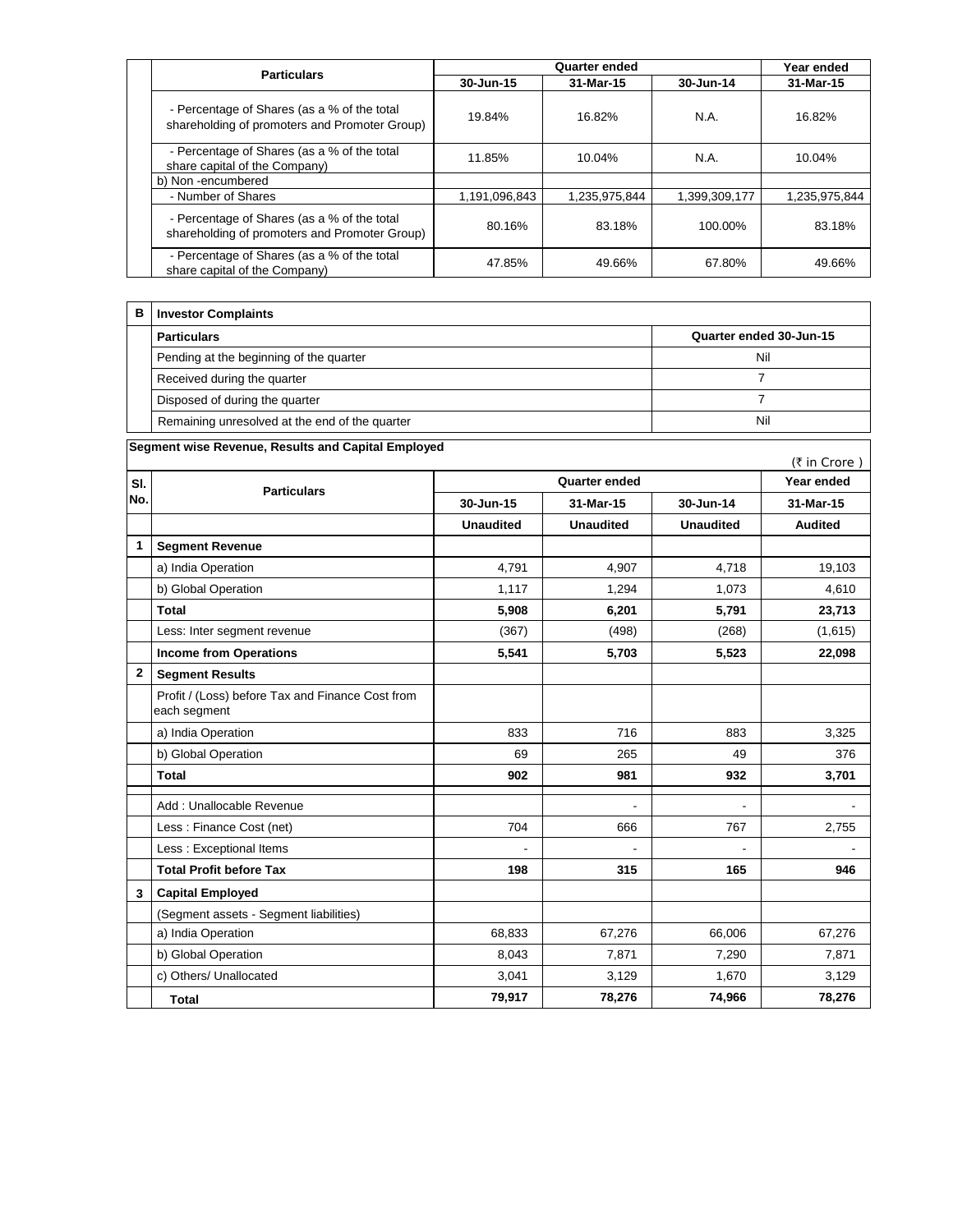## **Notes**

- 1. Figures of the previous period have been regrouped and reclassified, wherever required.
- 2. Pursuant to the Schemes of Arrangement ("the Schemes") sanctioned by the Hon'ble High Court of Judicature at Bombay, exchange variation on account of changes in exchange rates including amortisation of the balance in "Foreign Currency Monetary Item Translation Difference Account (FCMITDA)" and depreciation consequent to addition of exchange differences to the cost of capitalised assets aggregating to  $\bar{\tau}$  187 crore during the quarter ended June 30, 2015, are withdrawable from General Reserve. These withdrawable items are not considered in the accounts for the quarter ended on June 30, 2015 and consequently, no withdrawal has been made. The necessary effects, if any, will be carried out at the year end. The Company has, as permitted under the said Schemes, adjusted additional depreciation of  $\bar{\tau}$  294 crore, arising on fair value of the assets, for the quarter by withdrawing an equivalent amount from General Reserve.
- 3. Pursuant to the Companies Act, 2013 (the Act) becoming effective from April 1, 2014, the Company and a subsidiary company have adopted, based on technical assessment, estimated useful life of fixed assets as stipulated under Schedule II to the Act, except in case of some of its telecommunication equipments, as legally advised and as permitted by the said Schedule, where, based on condition of such telecommunication equipments, regular maintenance schedule, material of construction and past experience.
- 4. The Company has, on May 6, 2015, issued Senior Secured Notes of USD 300 million bearing 6.5% p.a. interest, with a maturity of 5  $\frac{1}{2}$  years.
- 5. The Company has won spectrum in 13 service areas at a total cost of  $\bar{\tau}$  4,291 crore pursuant to auction conducted by Department of Telecommunications (DoT) during March, 2015. The Company has opted for deferred payment option and accordingly, made upfront payment of ` 1,104 crore on April 8, 2015 as Capital Advance. DoT has not allotted earmarked spectrum to the Company and hence, balance of deferred payment liability of  $\bar{\tau}$  3,187 crore has been considered as part of capital commitments.
- 6. The Company is operating with India Operations, Global Operations and Others/ Unallocated segments. Accordingly, segment-wise information has been given. This is in line with the requirement of AS 17 "Segment Reporting".
- 7. The Company has opted to publish consolidated financial results for the year 2015-16. Standalone financial results, for the quarter ended June 30, 2015 can be viewed on the website of the Company, National Stock Exchange of India Limited and BSE Limited at www.rcom.co.in, www.nseindia.com and www.bseindia.com respectively.